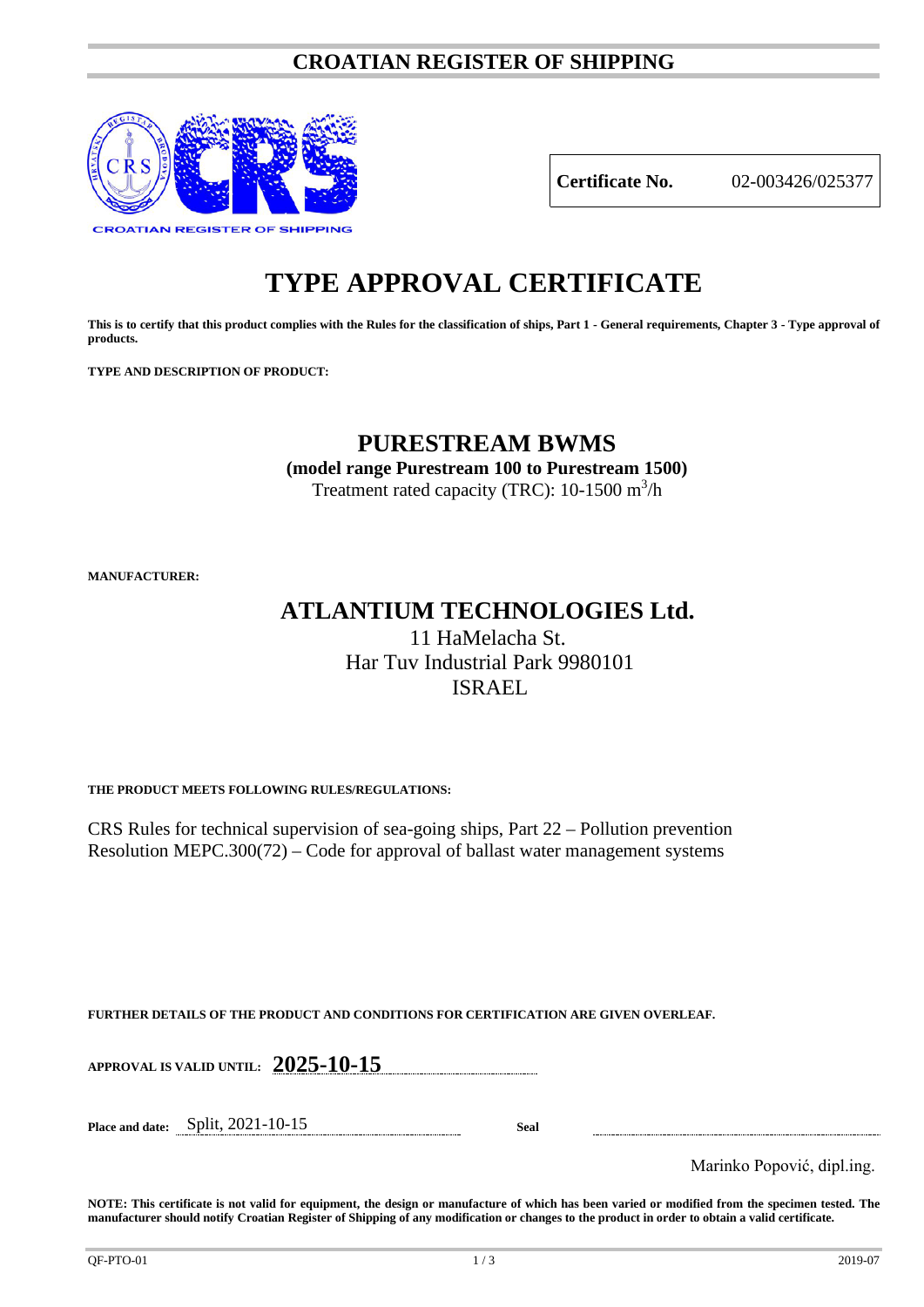

#### **DETAILED PRODUCT DESCRIPTION:**

| Model           | TRC<br>(m3/h) | <b>Filter</b><br>Amiad | <b>IIV</b> reactor<br>Atlantium | <b>Number</b><br>of lamps |
|-----------------|---------------|------------------------|---------------------------------|---------------------------|
| Purestream 100  | $10 - 150$    | 1 x APS 55             | 1 x RZM 200-2                   | 2                         |
| Purestream 200  | $10 - 250$    | 1 x APS 55             | 1 x RZM 200-3                   | 3                         |
| Purestream 300  | 10-350        | 1 x APS 55             | 1 x RZM 200-5                   | 5                         |
| Purestream 500  | 66-550        | 1 x APS 56             | 1 x RZM 350-5                   | 5                         |
| Purestream 900  | 66-900        | $1 x$ APS 56           | 1 x RZM 350-8                   | 8                         |
| Purestream 1200 | 112-1200      | $2 \times$ APS 56      | 1 x RZMW 350-7                  | 7                         |
| Purestream 1500 | 112-1500      | 2 x APS 56             | 1 x RZMW 350-11                 | 11                        |

Ballast water management system using filtration and UV disinfection at ballast water uptake. UV disinfection at ballast water discharge is used for fresh water and brackish water salinities.

Filter units are to be mounted in parallel. Filter units are fitted with automatic backwash mechanism. Purestream BWMS is equipped with automatic and integrated clean in place (CIP) function.

Ballast water management system can be set in two different modes of operation, USCG or IMO mode.

Ballast water management system is approved for two dose levels for IMO and USCG modes.

150 mJ/cm2 is the dose for IMO mode for zero to two days retention time and for USCG mode for one to two days retention time.

120 mJ/cm2 is the dose for IMO mode and USCG mode for three days and more retention time.

Purestream BWMS has demonstrated a mode of operation that enables one-pass UV treatment in IMO mode. This means that UV disinfection is only required during ballasting, and not during de-ballasting.

This mode is approved only for marine (sea) water salinity. For fresh water and brackish water salinities and in USCG mode, ballast water management system will operate with two-pass UV treatment, meaning that UV disinfection is required during ballasting and de-ballasting.

Purestream BWMS is designed to control and adjust the ballast water flow to deliver a defined UV dose to the ballast water as a function of real-time measurement of the ballast water UV-T/ UV intensity and lamp intensity during ballasting and deballasting, for the specified UV-T and type of water.

| <b>IIV</b> reactor model | Number of<br>lamps | <b>TRC</b><br>(m3/h) | <b>UV</b> intensity<br>lower limit in<br>all salinities<br>(W/m <sup>2</sup> ) <sup>1</sup> | UV<br>transmittance | $%$ value <sup>2</sup> of TRC<br>at $40\%$ UVT at<br>$120 \text{ mJ/cm}^2$ | $%$ value <sup>2</sup> of TRC<br>at $40\%$ UVT at<br>$150 \text{ mJ/cm}^2$ |
|--------------------------|--------------------|----------------------|---------------------------------------------------------------------------------------------|---------------------|----------------------------------------------------------------------------|----------------------------------------------------------------------------|
| <b>RZM 200-2</b>         | $2 \times 6.9$ kW  | 150                  | 7                                                                                           | >40%                | 25                                                                         | 20                                                                         |
| RZM 200-3                | 3 x 6,9 kW         | 250                  | 7                                                                                           | >40%                | 39                                                                         | 30                                                                         |
| RZM 200-5                | 5 x 6,9 kW         | 350                  | 7                                                                                           | >40%                | 67                                                                         | 53                                                                         |
| <b>RZM 350-5</b>         | 5 x 12 kW          | 550                  | 7                                                                                           | >40%                | 108                                                                        | 85                                                                         |
| <b>RZM 350-8</b>         | 8 x 12 kW          | 900                  | 7                                                                                           | >40%                | 180                                                                        | 142                                                                        |
| <b>RZMW 350-7</b>        | 7 x 12 kW          | 1200                 | 7                                                                                           | >40%                | 95                                                                         | 75                                                                         |
| <b>RZMW 350-11</b>       | 11 x 12 kW         | 1500                 | 7                                                                                           | >40%                | 179                                                                        | 141                                                                        |

1) UV intensity below lower limit, corresponding to an UV transmission of less than 40% at 254 nm, implies that the ballast water is not treated in accordance with this certificate.

Set in respect of max flow of given UV-reactor size.

2) Values represent the approximate % amount of the flow rate at 40% UVT to the max type approved TRC.